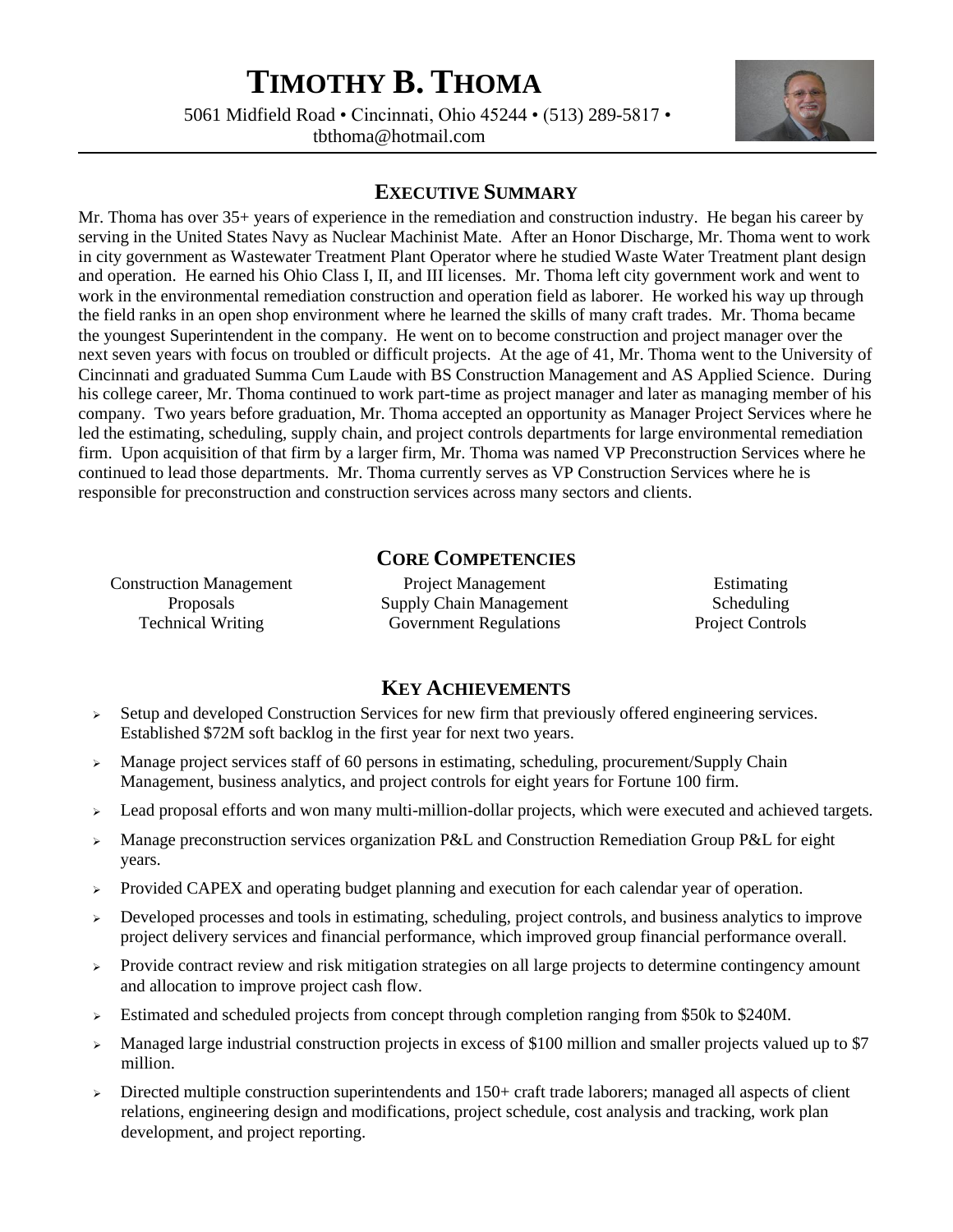*(Continued) Timothy B. Thoma Page 2 of 3*

- ➢ Developed or reviewed construction statements of work; worked with subcontract administration personnel to effectively solicit, negotiate, and contract services for the timely delivery of project.
- $\triangleright$  Provided management oversight on several superfund sites such as Baird & McGuire, Drake Chemical, Fernald, and others, which included cost/scheduling activities.
- ➢ Led productive staff, client relations, and government agency interface meetings to effectively work through project specific issues pertaining to each phase of project.
- ➢ Supported high profile clients, including: Department of Defense, United States Postal Service, United States Army Corp of Engineers, Department of Energy, and numerous commercial clients.
- ➢ Recognized for delivering projects without lost time or OSHA-recordable incidents.

## **PROFESSIONAL EXPERIENCE**

| PIONEER ENVIRONMENTAL & ENGINEERING, LLC Cincinnati, OH<br><b>VP Construction Services</b>                   | $11/2018$ – Present |
|--------------------------------------------------------------------------------------------------------------|---------------------|
| WOOD, FORMALLY AMEC FOSTER WHEELER Inc., Cincinnati, OH<br><b>VP Preconstruction Services</b>                | $10/2017 - 10/2018$ |
| AMEC ENVIRONMENT & INFRASTRUCTURE, INC., Cincinnati, OH<br><b>Manager Project Services</b>                   | $01/2011 - 10/2017$ |
| THOMA CONSULTING LLC, Cincinnati, OH<br><b>Managing Member, Construction &amp; Process System Consulting</b> | $10/2007 - 01/2011$ |
| SHAW ENVIRONMENTAL & INFRASTRUCTURE, INC., Cincinnati, OH<br><b>Project Manager, Commercial Construction</b> | $07/1989 - 09/2007$ |

### **INDUSTRY EXPERIENCE**

Automobile **Homeland Security** Power Generation Chemical Laboratory Solid Waste Construction Manufacturing Utilities<br>
Environmental Nuclear Wastewater Tre

Environmental Nuclear Wastewater Treatment

# **MILITARY EXPERIENCE**

US Navy, Norfolk, VA, 1982 – 1984 Nuclear Machinist Mate/Petty Officer - 3rd Class Honorable Discharge